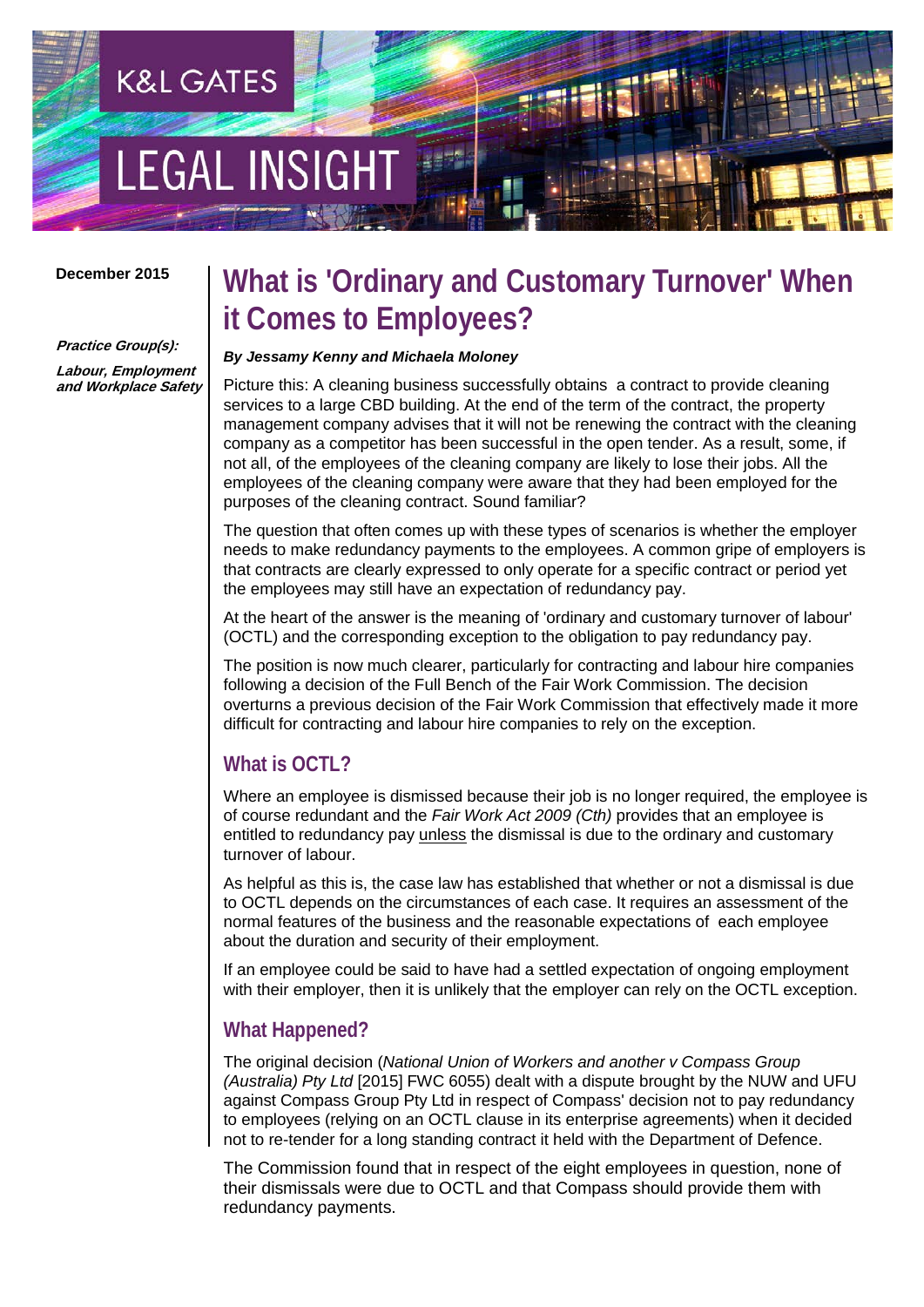## **What is 'Ordinary and Customary Turnover' When it Comes to Employees?**

As a labour hire company with an OCTL clause in its enterprise agreement, Compass subsequently appealed the decision.

On appeal (*Compass Group (Australia) Pty Ltd v National Union of Workers and another*  [2015] FWCFB 8040), the Full Bench overturned the original decision.

In concluding that the OCTL exception did apply in the circumstances of the case, the Full Bench found:

- 1. it was common practice for Compass to dismiss employees following the loss of a contract, particularly Defence contracts
- 2. the idea of an employee being employed to work on a specific contract implies a link between the contract and the employment and the loss of the contract could give rise to dismissal. In the present case, this was expressly referred to in many of the relevant employment contracts.
- 3. it was a longstanding practice of Compass to apply the OCTL exception. The Commission considered that as no variations to the terms of Compass' enterprise agreements were sought, Compass' interpretation of the applicability of the OCTL exception was the common intention of the parties to the enterprise agreements.

The decision of the Full Bench should provide some comfort to employers that they can rely on the OCTL exception in certain circumstances.

However, this will really depend on the nature of the business and the employment arrangements in place. If applied correctly, the OCTL exception can work to provide employers requiring staff for short term contracting arrangements the flexibility to manage their business needs.

## **What can be Learned From This Case?**

Like many aspects of employment law, each situation may be considered differently depending on the facts. However, the good news is that if your business does require employees on short term or specific task contracts, or is a labour hire business, then there are some key points to consider that may assist in determining whether the OCTL exception applies.

These include:

- o what is the reason for the redundancy? e.g. loss of contract
- $\circ$  is tendering for contracts (and obtaining and losing contracts), as well as hiring and firing employees depending on those contracts, a feature of the industry?
- o how long have the employees been employed?
- o have employees have been informed (in employment documents or otherwise) that the employer sources its work by way of contracts and that such contracts are not guaranteed indefinitely?
- o is it standard practice for the business to dismiss employees as a result of losing a contract?
- o does the employer routinely redeploy employees to alternative contracts either during the life of a contract or after its expiry?